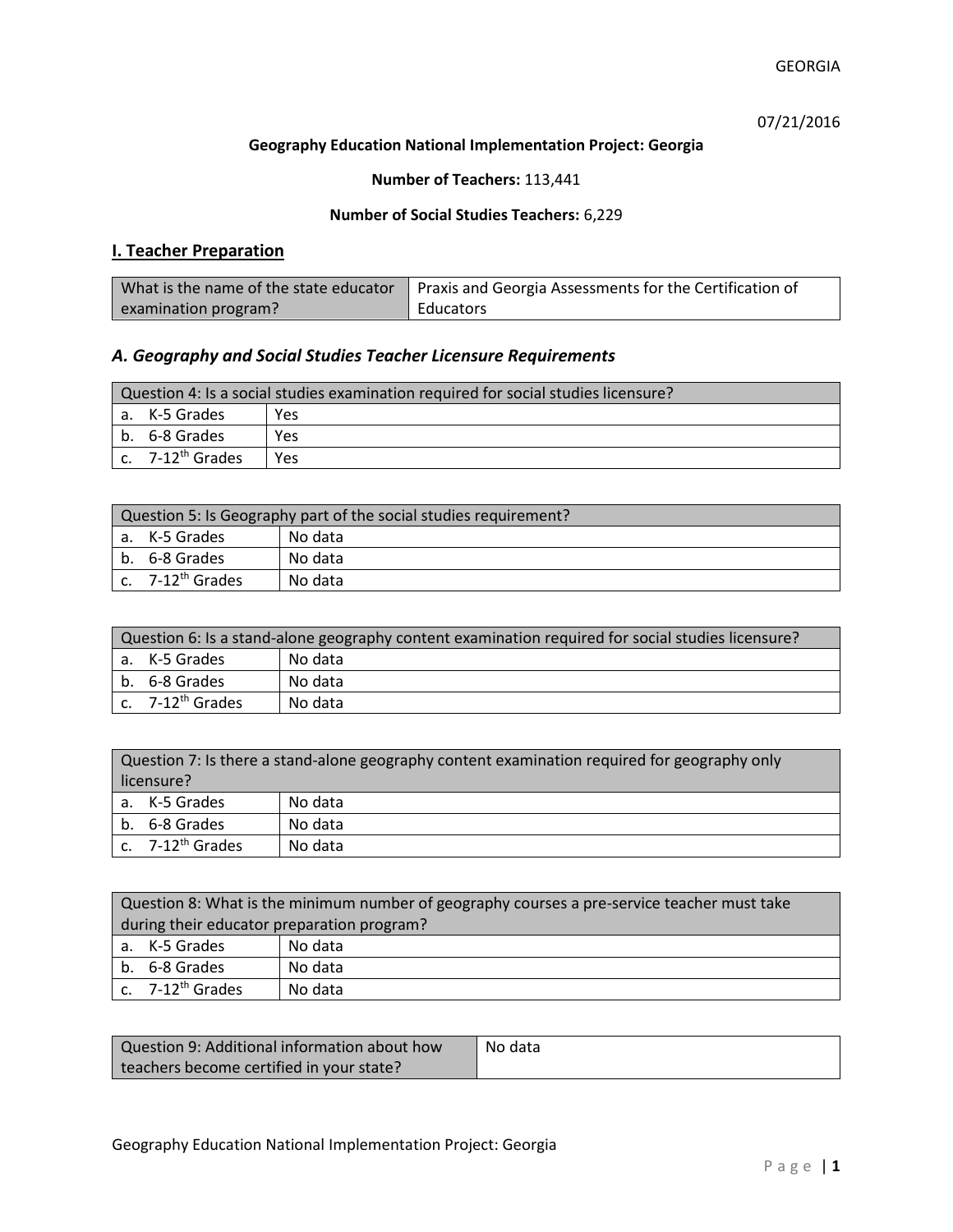# *B. Professional Development*

| Question 10: Can in service teachers receive<br>certification credit for professional<br>development courses or programs in<br>geography? | No data |
|-------------------------------------------------------------------------------------------------------------------------------------------|---------|
| Question 11: Does the state education agency<br>(SEA) provide professional development in<br>geography?                                   | No data |

# **II. Curriculum**

| Question 15: What is the name of the state<br>standards?              | Georgia Performance Standards               |
|-----------------------------------------------------------------------|---------------------------------------------|
| Question 16: How are the state standards<br>presented by grade level? | No data                                     |
| Question 17: When were the standards last<br>revised?                 | 3-6 years                                   |
| Question 18: Are there plans for revision to<br>the state standards?  | Within 5 years                              |
| Question 19: Is geography included in the<br>state standards?         | No data                                     |
| Question 20: How are the geography<br>standards organized?            | Geography standards are organized by strand |
| Question 21: What framework and/or<br>documents were used?            | No data                                     |

# **Question 22: What general topics are included?**

No data

| Question 23: What is the total number of credit | 23 credit hours |
|-------------------------------------------------|-----------------|
| hours required for high school graduation?      |                 |
| Question 24: What is the total number of social | 3 credit hours  |
| studies credit hours required for high school   |                 |
| graduation?                                     |                 |
| Question 25: What is the total number of        | 9 credit hours  |
| geography credit hours required for high school |                 |
| graduation?                                     |                 |

| Question 26: What geography courses will students typically experience? |                              |         |
|-------------------------------------------------------------------------|------------------------------|---------|
|                                                                         | a. K-5 Grades                | No data |
|                                                                         | b. 6-8 Grades                | No data |
|                                                                         | c. 7-12 <sup>th</sup> Grades | No data |